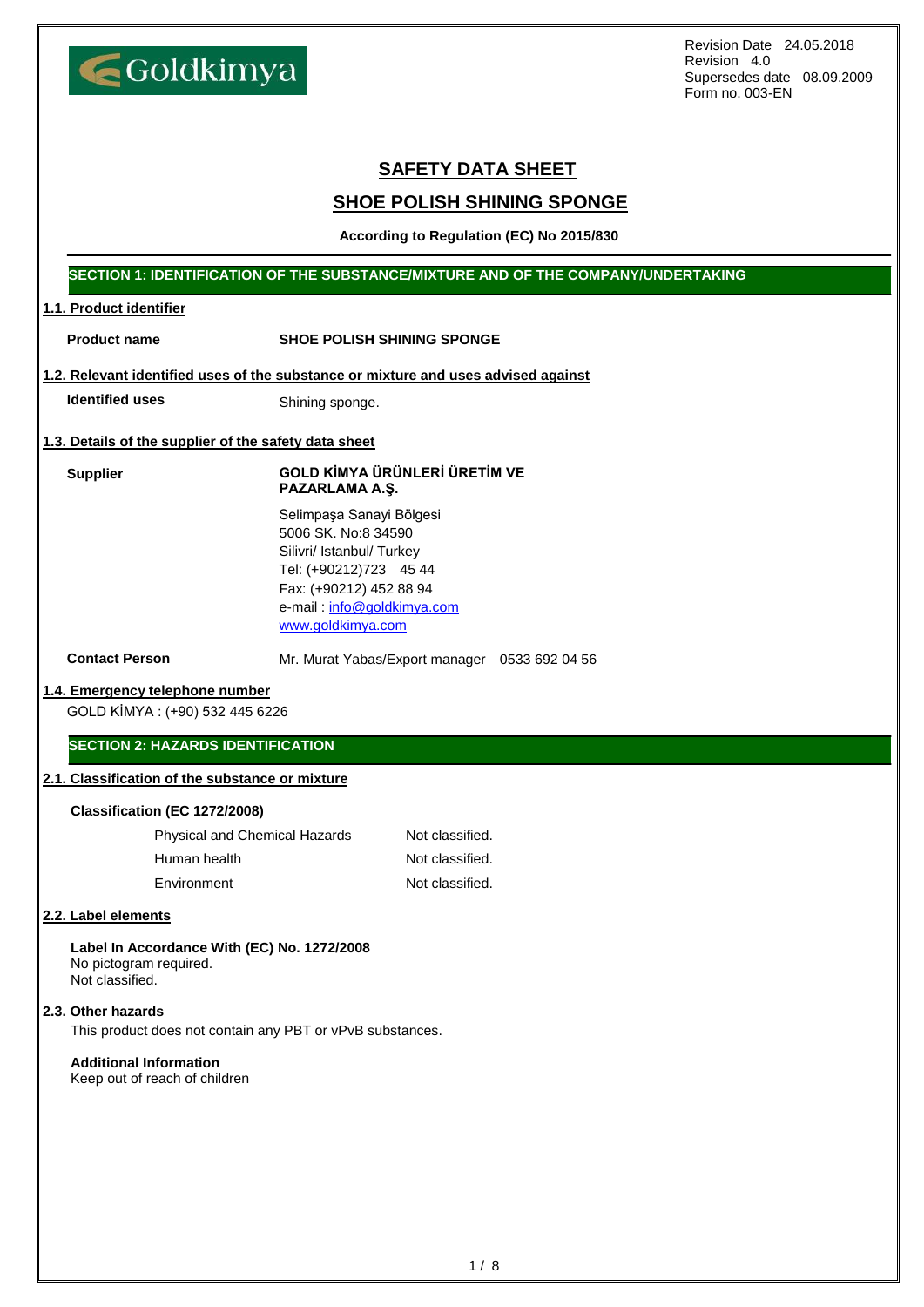

## **SAFETY DATA SHEET SHOE POLISH SHINING SPONGE**

**According to Regulation (EC) No 2015/830**

## **SECTION 3: COMPOSITION/INFORMATION ON INGREDIENTS**

### **3.2. Mixtures**

This product does not contain any substance which may be considered hazardous to the health and environment, according to the current legislation (1272/2008).

### **Composition Comments**

The data shown are in accordance with the latest EC Directives.

## **SECTION 4: FIRST AID MEASURES**

### **4.1. Description of first aid measures**

### **General information**

Follow the safety instructions and instructions stated on the package. In case of health problems or questions, a doctor must be notified and provided with information from this Safety Data Sheet. At insensibility locate the disabled person in stabilized lay on side with head slightly slumped over, put nothing by mouth and pay attention to transit airways.

### **Inhalation**

Not relevant. No recommendation given.

### **Ingestion**

Do not induce vomiting. Rinse mouth with water. Drink a great amount of water, contact a doctor and show him this safety data sheet.

#### **Skin contact**

In case of contact with the skin immediately wash with water and rinse well. Do not use solvents. Apply regeneration cream on washed skin. In case of painful flare or blisters contact a doctor.

### **Eye contact**

Open eyelids, wash the affected eye thoroughly with a great amount of water (approximately 15 minutes) and contact a doctor. If disabled wears crystalline lens it is necessary to remove them.

### **4.2. Most important symptoms and effects, both acute and delayed**

### **Inhalation**

No specific symptoms noted.

### **Ingestion**

No specific symptoms noted.

### **Skin contact**

No specific symptoms noted.

### **Eye contact**

May cause temporary eye irritation.

### **4.3. Indication of any immediate medical attention and special treatment needed**

Treat Symptomatically.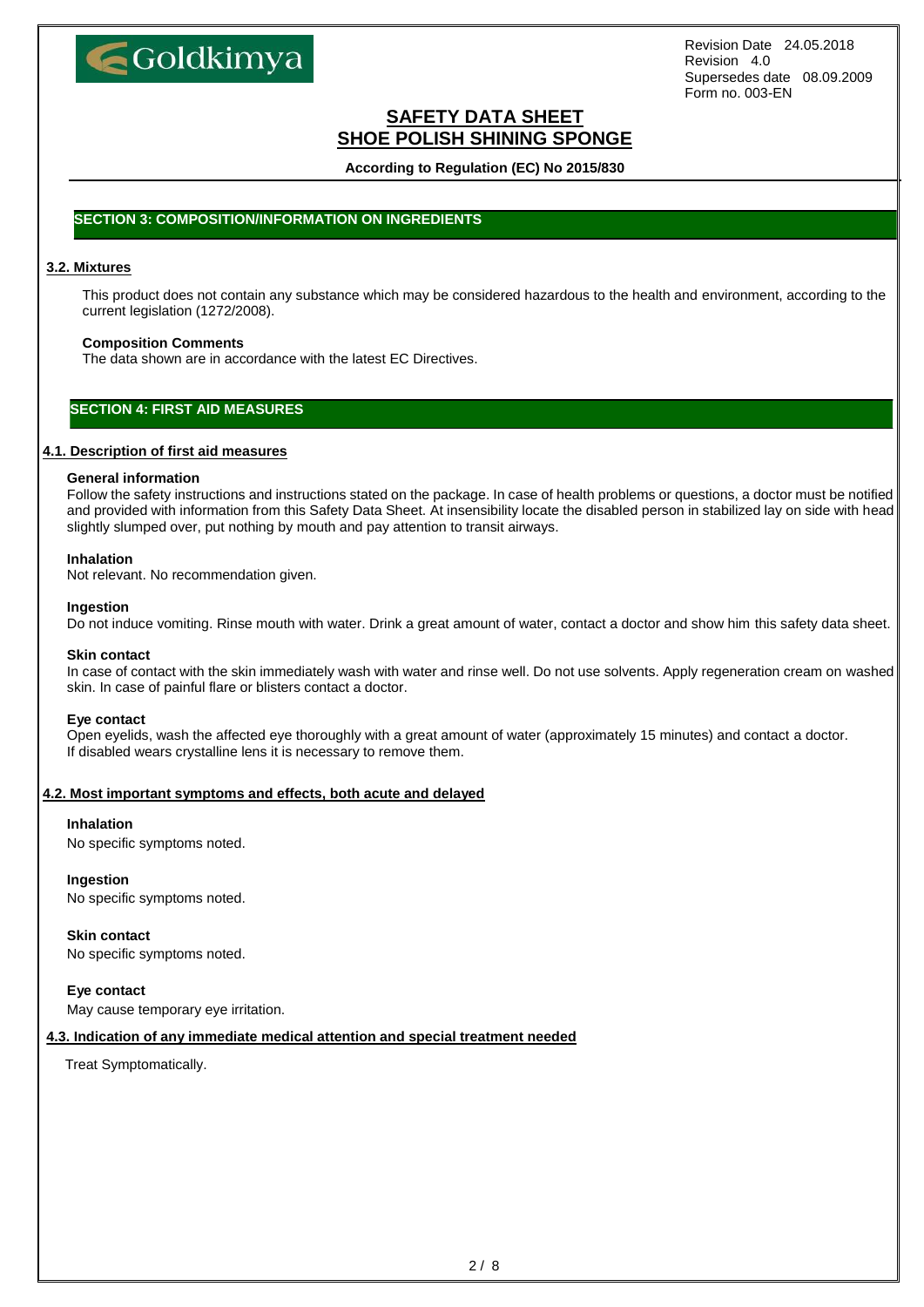

## **SAFETY DATA SHEET SHOE POLISH SHINING SPONGE**

**According to Regulation (EC) No 2015/830**

## **SECTION 5: FIREFIGHTING MEASURES**

# **5.1. Extinguishing media**

### **Extinguishing media**

This product is not flammable. Use fire-extinguishing media appropriate for surrounding materials.

### **5.2. Special hazards arising from the substance or mixture**

### **Specific hazards**

In case of fire, toxic gases may be formed.

### **5.3. Advice for firefighters**

### **Special Fire Fighting Procedures**

Avoid breathing fire vapours. Fight advanced or massive fires from safe distance or protected location. Beware, risk of formation of toxic and corrosive gases. Clear fire area of all non-emergency personnel.

### **Protective equipment for fire-fighters**

Self contained breathing apparatus and full protective clothing must be worn in case of fire.

## **SECTION 6: ACCIDENTAL RELEASE MEASURES**

### **6.1. Personal precautions, protective equipment and emergency procedures**

Do not need any special precautions.

### **6.2. Environmental precautions**

Not relevant considering the small amounts used.

### **6.3. Methods and material for containment and cleaning up**

Sweep any agent's residuum and collect them in a substitute container ready for this purpose and liquidate according to the regulations. In the case of solution, catch with absorbing material (sand, wooden sawdust, mould) collect in container ready for this purpose and liquidate according to the regulations. Wash the affected place with the great amount of water.

### **6.4. Reference to other sections**

For personal protection, see section 8. See section 11 for additional information on health hazards. For waste disposal, see section 13.

## **SECTION 7: HANDLING AND STORAGE**

## **7.1. Precautions for safe handling**

Follow the safety instruction on the package. Observe general instruction for the human safety and safety at work. Do not eat, drink and smoke in the place of manipulating with the agent. Use only in well ventilated room.

### **7.2. Conditions for safe storage, including any incompatibilities**

Store in original, tightly closed covers on dry and well ventilated places; do not let freeze over; store out of children's reach, separately from food and drinks and food for animals.

### **7.3. Specific end use(s)**

The identified uses for this product are detailed in Section 1.2.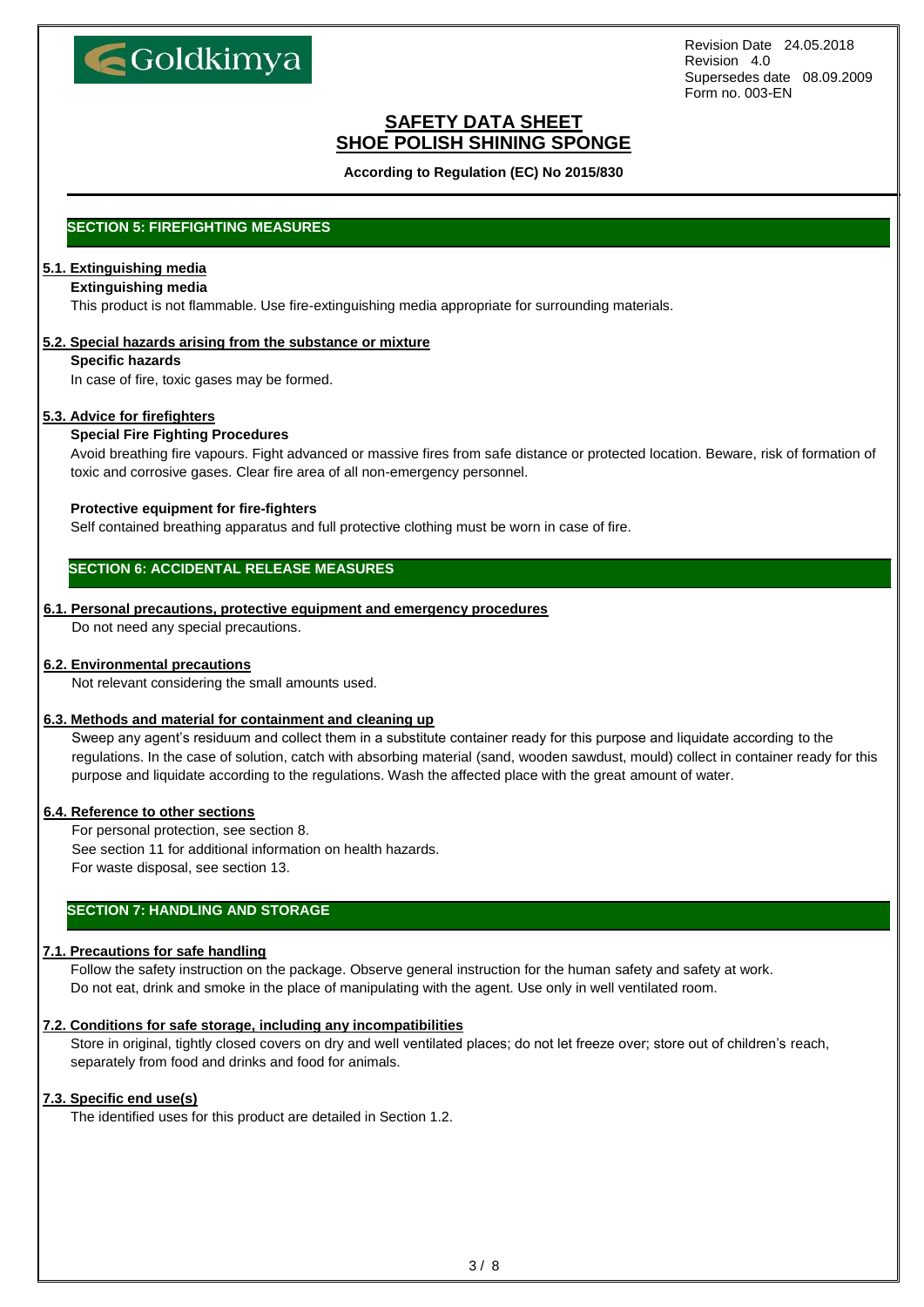

## **SAFETY DATA SHEET SHOE POLISH SHINING SPONGE**

**According to Regulation (EC) No 2015/830**

## **SECTION 8: EXPOSURE CONTROLS/PERSONAL PROTECTION**

### **8.1. Control parameters**

### **Ingredient Comments**

No exposure limits noted for ingredient(s).

### **8.2. Exposure controls**

## **Process conditions**

Information provided are the advices on the application of the product during the production phase.

## **Engineering measures**

Provide adequate ventilation.

### **Respiratory equipment**

Respiratory protection not required.

### **Hand protection**

For prolonged or repeated skin contact use suitable protective gloves.

### **Eye protection**

Gözler için özel bir koruma gerekli değildir. Use safety goggles and face shield in case of splash risk.

### **Hygiene measures**

Wash hands at the end of each work shift and before eating, smoking and using the toilet. Promptly remove any clothing that becomes contaminated. Wash contaminated clothing before reuse.

#### **Skin protection**

Wear protective clothing as deemed necessary.

### **Environmental Exposure Controls**

Please act in accordance with local and national laws.

## **SECTION 9: PHYSICAL AND CHEMICAL PROPERTIES**

## **9.1. Information on basic physical and chemical properties**

| <b>Appearance</b>                                 | Viscous liquid.               |  |
|---------------------------------------------------|-------------------------------|--|
| Colour                                            | Misc. colours.                |  |
| Odour                                             | Perfume.                      |  |
| Solubility                                        | Not soluble in water.         |  |
| Initial boiling point and boiling range           |                               |  |
| Not applicable.                                   |                               |  |
| Melting point $(^{\circ}C)$                       |                               |  |
| Not available.                                    |                               |  |
| <b>Evaporation rate</b>                           |                               |  |
| Not available.                                    |                               |  |
| pH-Value                                          | approx. $7 \, (@20\degree C)$ |  |
| <b>Viscosity</b>                                  | 1000 cP ( @20°C)              |  |
| <b>Flash point</b>                                | $> 320^{\circ}$ C.            |  |
| <b>Partition Coefficient</b><br>(N-Octanol/Water) |                               |  |
| Not available.                                    |                               |  |
| <b>Explosive properties</b>                       |                               |  |
| Not relevant                                      |                               |  |
| <b>Oxidising properties</b>                       |                               |  |
| Does not meet the criteria for oxidising.         |                               |  |
|                                                   |                               |  |

## **9.2. Other information**

No information required.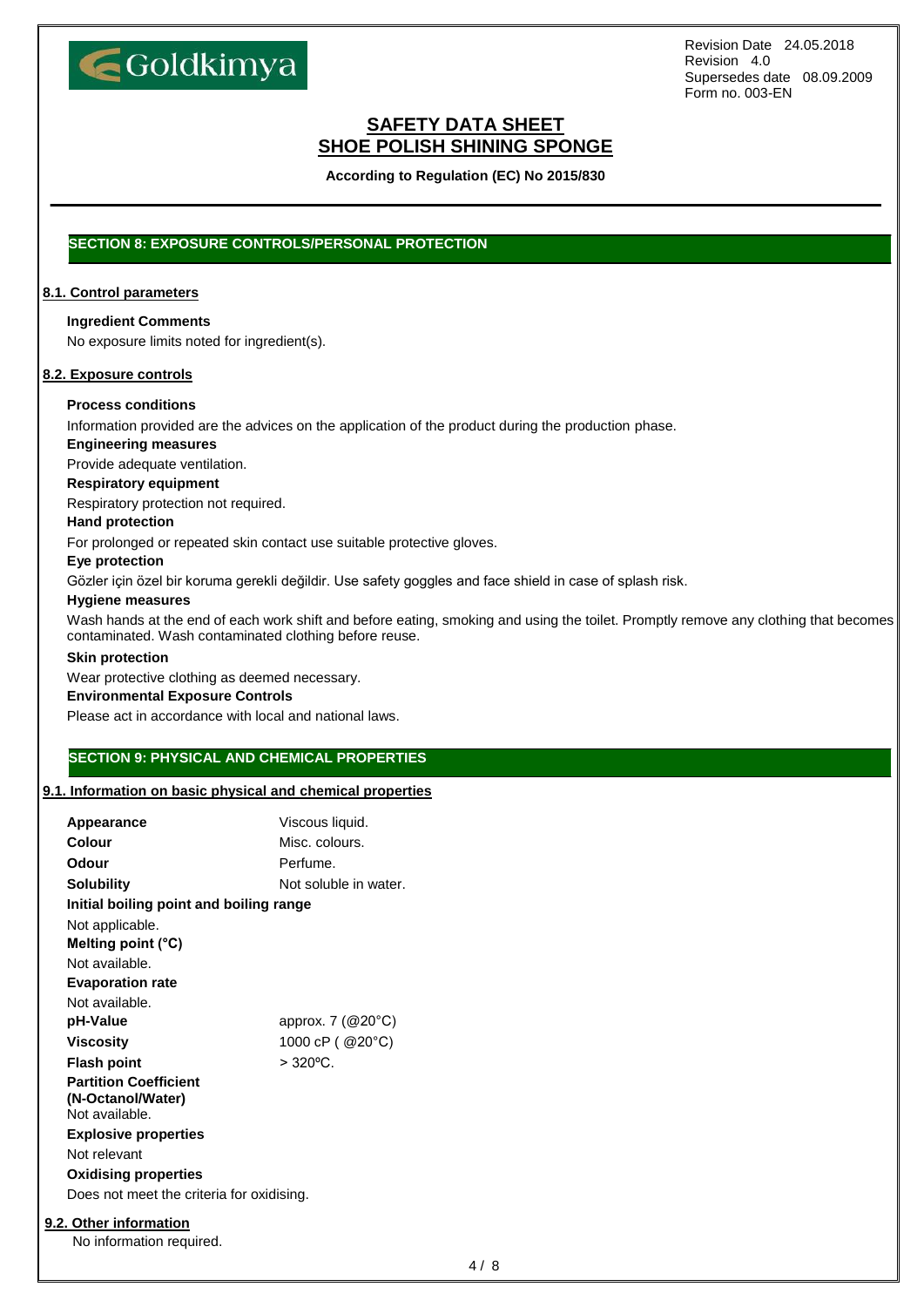

## **SAFETY DATA SHEET SHOE POLISH SHINING SPONGE**

**According to Regulation (EC) No 2015/830**

## **SECTION 10: STABILITY AND REACTIVITY**

### **10.1. Reactivity**

There are no known reactivity hazards associated with this product.

### **10.2. Chemical stability**

Stable under normal temperature conditions and recommended use. Stable under the prescribed storage conditions.

### **10.3. Possibility of hazardous reactions**

**Hazardous Polymerisation**

Will not polymerise.

## **10.4. Conditions to avoid**

Storage at direct sunlight and higher temperatures. Protect from freezing.

### **10.5. Incompatible materials**

**Materials To Avoid**

None known.

### **10.6. Hazardous decomposition products**

Products of burning of active substances at high temperature – oxides of carbon.

## **SECTION 11: TOXICOLOGICAL INFORMATION**

## **11.1. Information on toxicological effects**

**Acute toxicity: Acute Toxicity (Dermal-Oral LD50)** No data available.

### **Respiratory or skin sensitisation:**

**Respiratory sensitisation** Not available. **Skin sensitisation** Not available.

### **Germ cell mutagenicity:**

**Genotoxicity - In Vitro**

Not stated, the components are not classified as carcinogenic with the view of their incidence on human. **Genotoxicity - In Vivo**

Not stated, the components are not classified as carcinogenic with the view of their incidence on human.

### **Carcinogenicity:**

## **Carcinogenicity**

Not stated, the components are not classified as carcinogenic with the view of their incidence on human.

## **Reproductive Toxicity:**

### **Reproductive Toxicity – Fertility/Development**

Not stated, the components are not classified as carcinogenic with the view of their incidence on human.

## **Specific target organ toxicity - single exposure:**

### **STOT - Single exposure** Not available.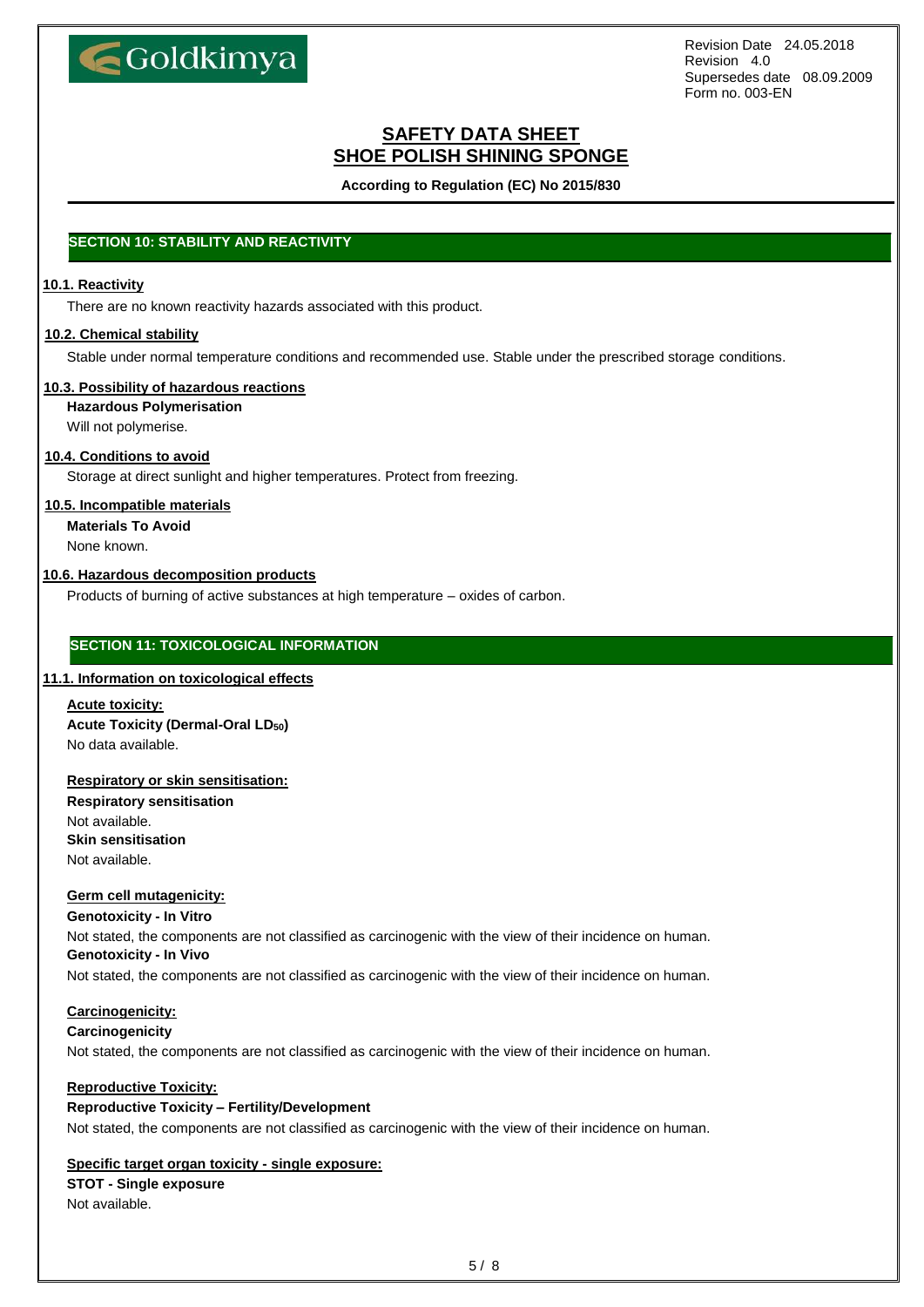

## **SAFETY DATA SHEET SHOE POLISH SHINING SPONGE**

**According to Regulation (EC) No 2015/830**

**Specific target organ toxicity - repeated exposure:**

## **STOT - Repeated exposure**

Not available.

### **Inhalation**

No specific health warnings noted.

### **Ingestion**

No specific health warnings noted.

### **Skin contact**

Skin irritation is not anticipated when used normally.

### **Eye contact**

May cause temporary eye irritation.

## **SECTION 12: ECOLOGICAL INFORMATION**

### **Ecotoxicity**

The product is not expected to be hazardous to the environment.

### **12.1. Toxicity**

No data available.

### **12.2. Persistence and degradability**

### **Degradability**

There are no data on the degradability of this product.

### **12.3. Bioaccumulative potential**

**Bioaccumulative potential** No data available on bioaccumulation. **Partition coefficient** Not available.

### **12.4. Mobility in soil**

**Mobility:**

The product is miscible with water. May spread in water systems.

### **12.5. Results of PBT and vPvB assessment**

This product does not contain any PBT or vPvB substances.

### **12.6. Other adverse effects**

Avoid the mould contamination and outflow into surface or underground water or into canalisation.

## **SECTION 13: DISPOSAL CONSIDERATIONS**

### **13.1. Waste treatment methods**

Dispose of waste and residues in accordance with local authority requirements.

A small quantity : Strongly diluted with water and gradually leak into canalisation through biological sewerage plant.

# Large quantity : Give over the company responsible for removal of special waste – disposal by course of law on waste.

### **Contaminated Packages**

Completely depleted packages deliver to the separated collection of plastic materials.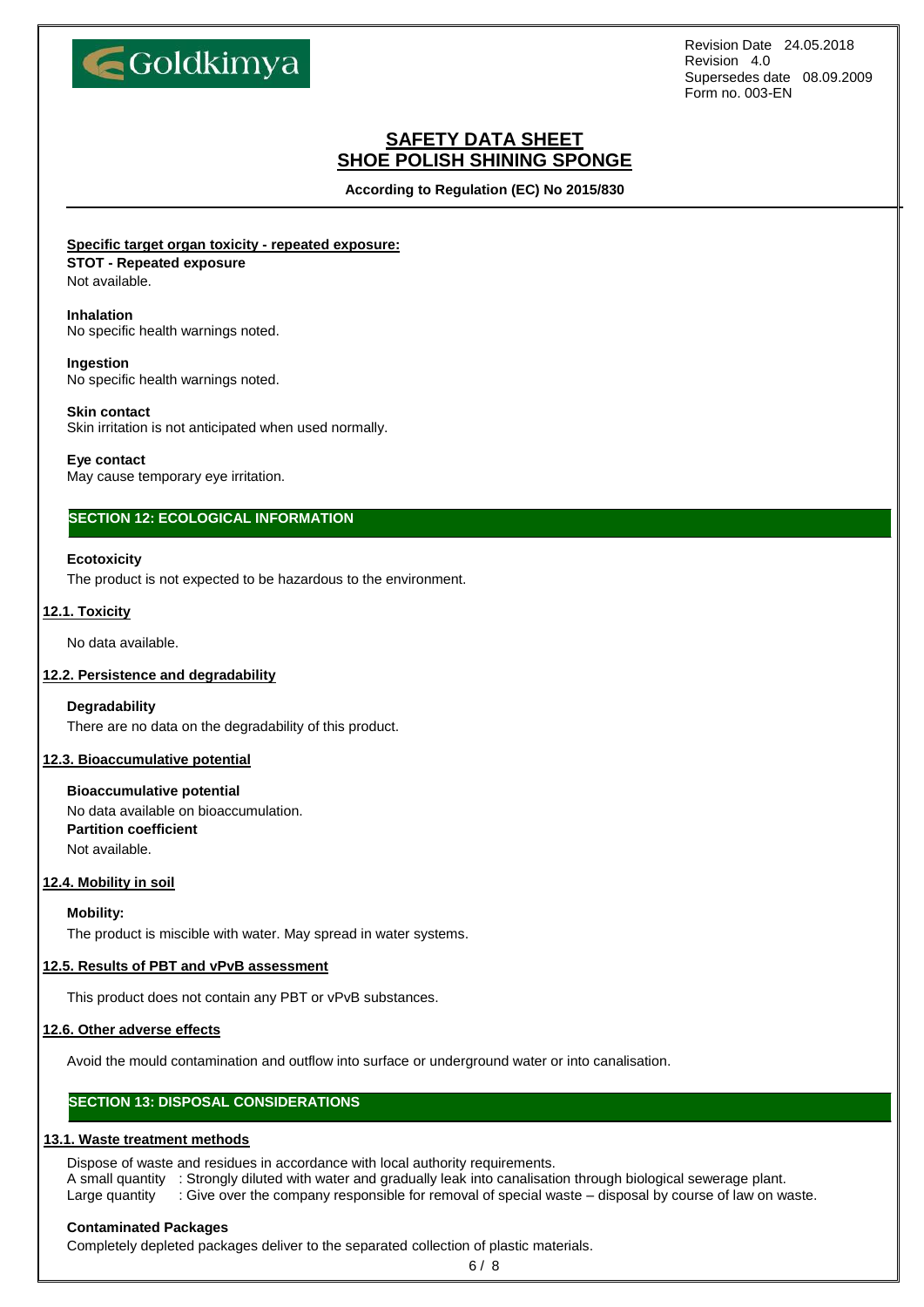

## **SAFETY DATA SHEET SHOE POLISH SHINING SPONGE**

**According to Regulation (EC) No 2015/830**

## **SECTION 14: TRANSPORT INFORMATION**

**General** The product is not covered by international regulation on the transport of dangerous goods (IMDG, IATA, ADR/RID).

### **14.1. UN number**

Not applicable.

### **14.2. UN proper shipping name**

Not applicable.

### **14.3. Transport hazard class(es)**

**Transport Labels** No transport warning sign required.

### **14.4. Packing group**

Not applicable.

### **14.5. Environmental hazards**

**Environmentally Hazardous Substance/Marine Pollutant** No.

### **14.6. Special precautions for user**

Not applicable.

### **14.7. Transport in bulk according to Annex II of MARPOL73/78 and the IBC Code**

Not applicable.

### **SECTION 15: REGULATORY INFORMATION**

### **15.1. Safety, health and environmental regulations/legislation specific for the substance or mixture**

### **Approved Code Of Practice**

Safety Data Sheets for Substances and Preparations.

### **Guidance Notes**

Workplace Exposure Limits EH40.

#### **EU Legislation**

Regulation (EC) No 1272/2008 of the European Parliament and of the Council of 16 December 2008 on classification, labelling and packaging of substances and mixtures, amending and repealing Directives 67/548/EEC and 1999/45/EC, and amending Regulation (EC) No 1907/2006 with amendments.

### **15.2. Chemical Safety Assessment**

No chemical safety assessment has been carried out.

## **SECTION 16: OTHER INFORMATION**

### **Revision Comments**

Revised in compliance with current regulations.

### **Issued Note**

This SDS is prepared based on the information and documents received from product owner. CRAD or/and SDS author shall not be responsible for incorrect preapared of SDS and pecuniary loss or intangible damages because of deficient or wrong information and documents which comes from product owner.

**Issued By** Büşra Tarakcı / CRAD Çevre Risk Analiz Denetim ve Eğitim Hizm. A.Ş www.crad.com.tr Tel: 0216 335 4600